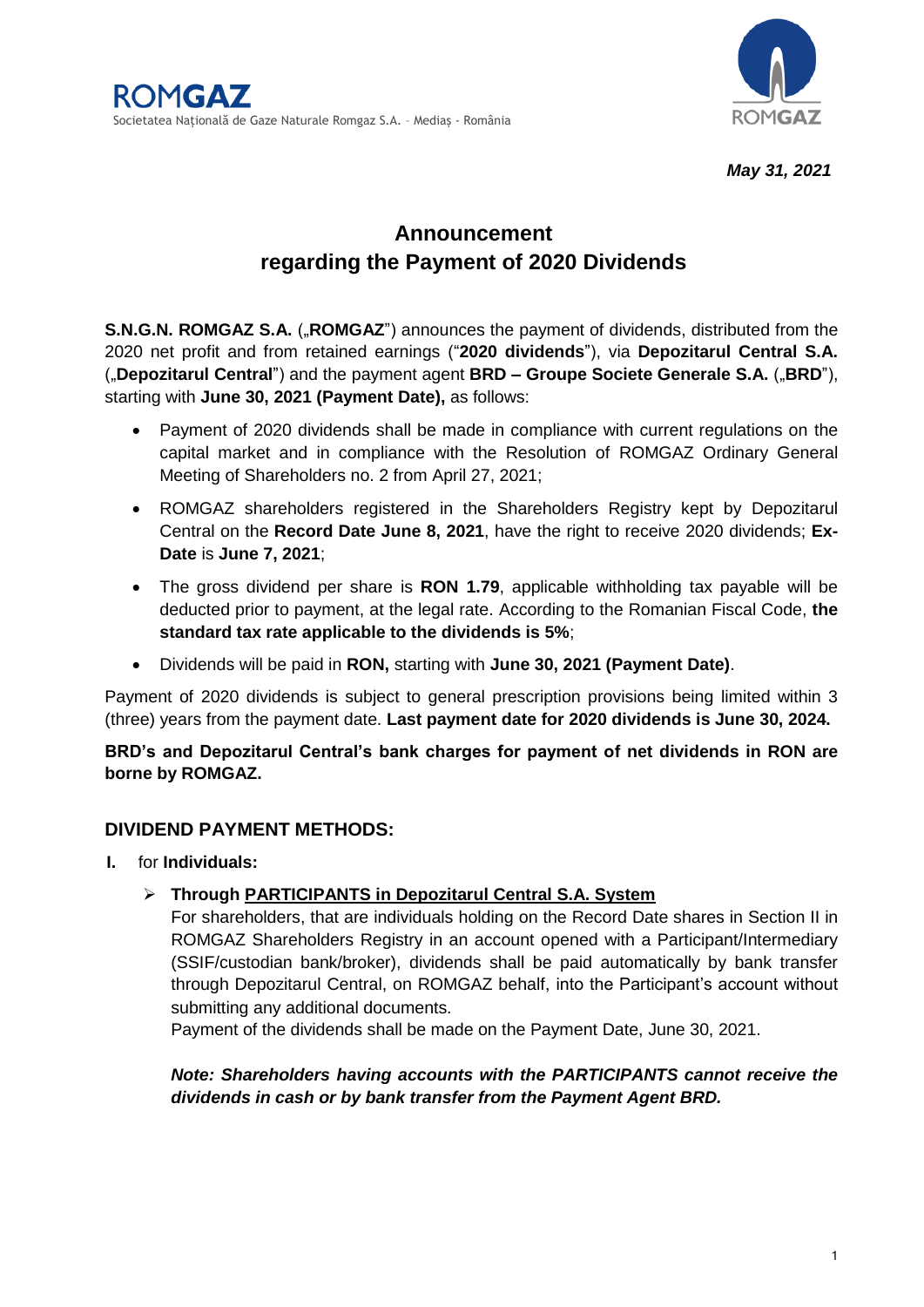# **By BANK TRANSFER in compliance with the requests sent directly to Depozitarul Central S.A.**

Shareholders that are not represented by a Participant may exercise the option to request to Depozitarul Central the payment of dividends according to *Annex 1* guidelines.

For shareholders that already have the *payment option* made available by Depozitarul Central, meaning they registered the IBAN code at Depozitarul Central, the payment of dividends will be made automatically on the Payment Date, June 30, 2021, without any additional documents.

# **Through the PAYMENT AGENT BRD - Groupe Societe Generale S.A.**

Individual shareholders, not represented by participants, and who did not request to Depozitarul Central the payment by bank transfer, may request payment:

- in CASH, at any BRD unit in Romania, based on the documents mentioned in *Annex 2;*
- by BANK TRANSFER, according to *Annex 2* guidelines.

**In case the payment is requested on the basis of identification documents which do not correspond to the existing data registered at Depozitarul Central, the payment cannot be processed. To this respect, the shareholders are kindly asked to carry out all the necessary actions in order to update their personal identification data at Depozitarul Central S.A.** Details on how to update the personal identification data can be found at the following web site [www.roclear.ro](http://www.roclear.ro/) - *Holders – Services for holders*.

## **II.** for **Legal Entities/Other Entities**

## **Through PARTICIPANTS in Depozitarul Central S.A. System**

For shareholders that are legal entities/other entities who, on the Record Date, hold shares in Section II in ROMGAZ Shareholders Registry in an account opened with a Participant/Intermediary (SSIF/custodian bank/broker), dividends shall be paid automatically by bank transfer through Depozitarul Central, on ROMGAZ behalf, into the Participant's account without submitting any additional documents.

Payment of the dividends shall be made on the Payment Date, June 30, 2021.

*Note: Shareholders having accounts with the PARTICIPANTS cannot receive the dividends in cash or by bank transfer from the Payment Agent BRD.* 

# **By BANK TRANSFER in compliance with the requests sent directly to Depozitarul Central S.A.**

Shareholders that are not represented by a Participant may exercise the option to request to Depozitarul Central the payment of dividends according to *Annex 1* guidelines.

For shareholders that already have the *payment option* made available by Depozitarul Central, meaning they registered the IBAN code at Depozitarul Central, the payment of dividends will be made automatically on the Payment date, June 30, 2021, without any additional documents.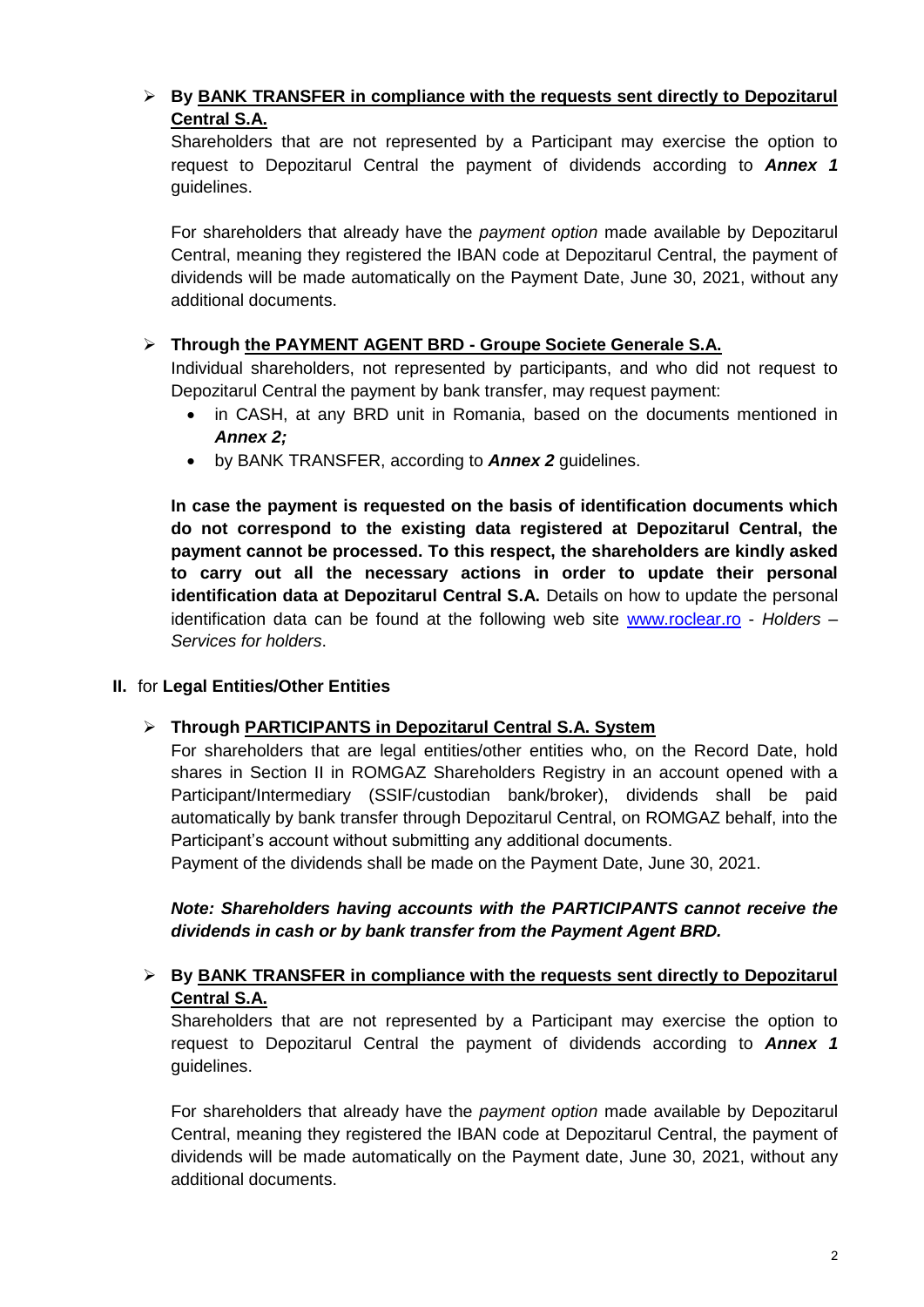#### **Through the PAYMENT AGENT BRD - Groupe Societe Generale S.A.**

Shareholders that are legal entities/other entities, not represented by participants, and who did not request to Depozitarul Central the payment by bank transfer, may request payment by BANK TRANSFER, according to *Annex 3* guidelines.

**RESIDENT INVESTMENT FUNDS (WITHOUT LEGAL PERSONALITY),** who wish to benefit from tax exemption need to follow the guidelines in *Annex 4.*

**PENSION FUNDS,** who wish to benefit from tax exemption need to follow the quidelines in *Annex 5.*

**Non-resident shareholders** who wish to benefit from the provisions of the Double Taxation Treaty concluded between Romania and their country of residence, need to follow the guidelines in *Annex 6.*

#### **IMPORTANT!**

**Resident shareholders, individuals and legal entities, must be registered to Depozitarul Central with an identity document issued in Romania (with Personal Identification Number) or the document attesting the Fiscal Identification Code given by the Romanian tax authority.**

**Non-resident shareholders must be registered to Depozitarul Central with identity documents having Fiscal Identification Number for individuals or Fiscal Identification Code for legal entities, given by the Romanian tax authority. Fiscal Identification Number for individuals and Fiscal Identification Code for legal entities shall be obtained according to the provisions of** *Law no. 207/2015 regarding the Fiscal Procedure Code* **and of**  *National Agency for Fiscal Administration Order no. 3725/December 19, 2017 to approve taxpayer tax forms and types of tax liabilities that form the tax or fiscal vector (meaning total tax owed)***. At the same time, non-resident shareholders must (are obliged to) register at Depozitarul Central S.A. with full and correct address from the declared residence country.**

#### **INFORMATION NOTICE**

**on the processing of personal data of shareholders, natural persons, and of natural persons as representatives of shareholders, for payment of 2020 dividends**

For performing its activities, Societatea Nationala de Gaze Naturale ROMGAZ S.A. (S.N.G.N. ROMGAZ S.A.), processes in a responsible manner, personal data of natural persons, in compliance with (EU) Regulation no. 679 of April 27, 2016 on the protection of natural persons with regard to the processing of personal data and on the free movement of such data, and repealing Directive 95/46/EC (General Data Protection Regulation) and pays special attention to personal data protection of the natural persons it has legal relationships with, irrespective of their role (shareholders, directors, employees, clients, suppliers, representatives of legal persons etc.).

For performing the payment of dividends and of the dividend tax, as well as for releasing payment proof/certificates, S.N.G.N. ROMGAZ S.A. processes the following personal data of shareholders, natural persons and , as the case may be, of natural persons acting as representatives of shareholders: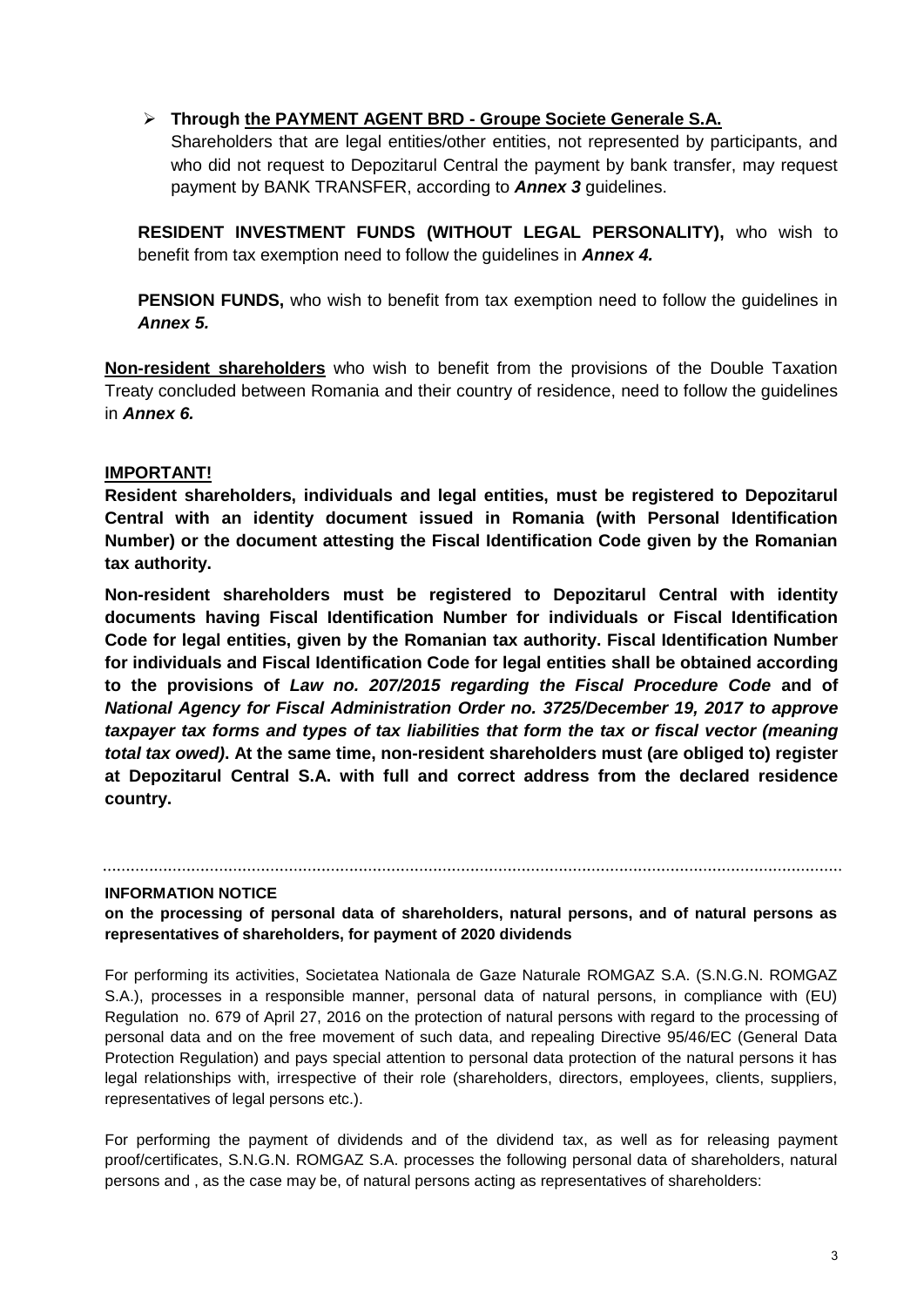- Personal data from S.N.G.N. ROMGAZ S.A. Shareholders Registry (Shareholders Registry), namely: first and last name; personal identification number (Romanian citizens) or an equivalent unique identification number (for foreign citizens); series and number of the identification document (ID/passport/equivalent document); fiscal identification number<sup>1</sup> , address (town, county/administrative territorial division, country); number of shares;
- Value of the dividend due to each shareholder (gross/net) and the value of the dividend tax, due by each shareholder;
- Personal data from the fiscal residence certificates.

S.N.G.N. ROMGAZ S.A. receives personal data of shareholders, natural persons and as the case may be, of natural persons as representatives of shareholders, from the Shareholder's Registry provided by DEPOZITARUL CENTRAL S.A., as an excerpt from the Shareholder's Registry (Registry Excerpt) and the personal data of shareholders, natural persons, listed in the fiscal residence certificates, from participants to DEPOZITARUL CENTRAL S.A. system, subject to the contracts concluded with shareholders for the personal data included in the documents sent for the avoidance of double taxation.

S.N.G.N. ROMGAZ S.A. processes personal data from the Registry Excerpt by adding, for each shareholder, the amounts representing the value of the dividends to be collected (gross/net) and the value of the dividend tax by providing DEPOZITARUL CENTRAL S.A. and the National Agency for Tax Administration (ANAF) with the data processed for the purpose of paying the dividend and the dividend tax.

The recipients/recipient categories of processed data for the payment of dividends and of the dividend tax are:

- S.N.G.N. ROMGAZ S.A. employees that are responsible for dividend payments,
- DEPOZITARUL CENTRAL S.A.,
- BRD payment agent Groupe Societe Generale,
- ANAF.

 $\overline{a}$ 

S.N.G.N. ROMGAZ S.A. does not intend to transfer the personal data processed for the dividend payment, for the dividend tax and for issuing the proof/certificate for the payment of dividends and of the dividend tax, to a recipient from a third party country or to an international organization.

At S.N.G.N. ROMGAZ S.A. no shareholder, natural person, or natural person as representative of a shareholder is subject of a decision based exclusively on automatic personal data processing, including creating profiles that may have legal effects on the shareholders, natural persons or natural persons as representatives of shareholders, or which could similarly affect them in a significant manner.

Personal data processed for payment of dividends and for the dividend tax, conveyed in financialaccounting documents will follow the regime, including the preservation period provided in the effective legislation for this category of documents.

Each shareholder, natural person or as the case may be, a natural person as representative of a shareholder has the following rights regarding the personal data processing by S.N.G.N. ROMGAZ S.A.:

- The right to request access to personal data, to modify and delete personal data;
- The right to request and obtain the restriction to process and the right to deny the personal data processing;
- The right to obtain personal data portability;
- The right to press charges at the NATIONAL SUPERVISORY AUTHORITY FOR PERSONAL DATA PROCESSING.

 $1$  Unique code of the National Agency for Fiscal Administration granted to non-resident shareholders for receiving the income from Romania. The Code is assigned at the shareholder's request and sent to Depozitarul Central SA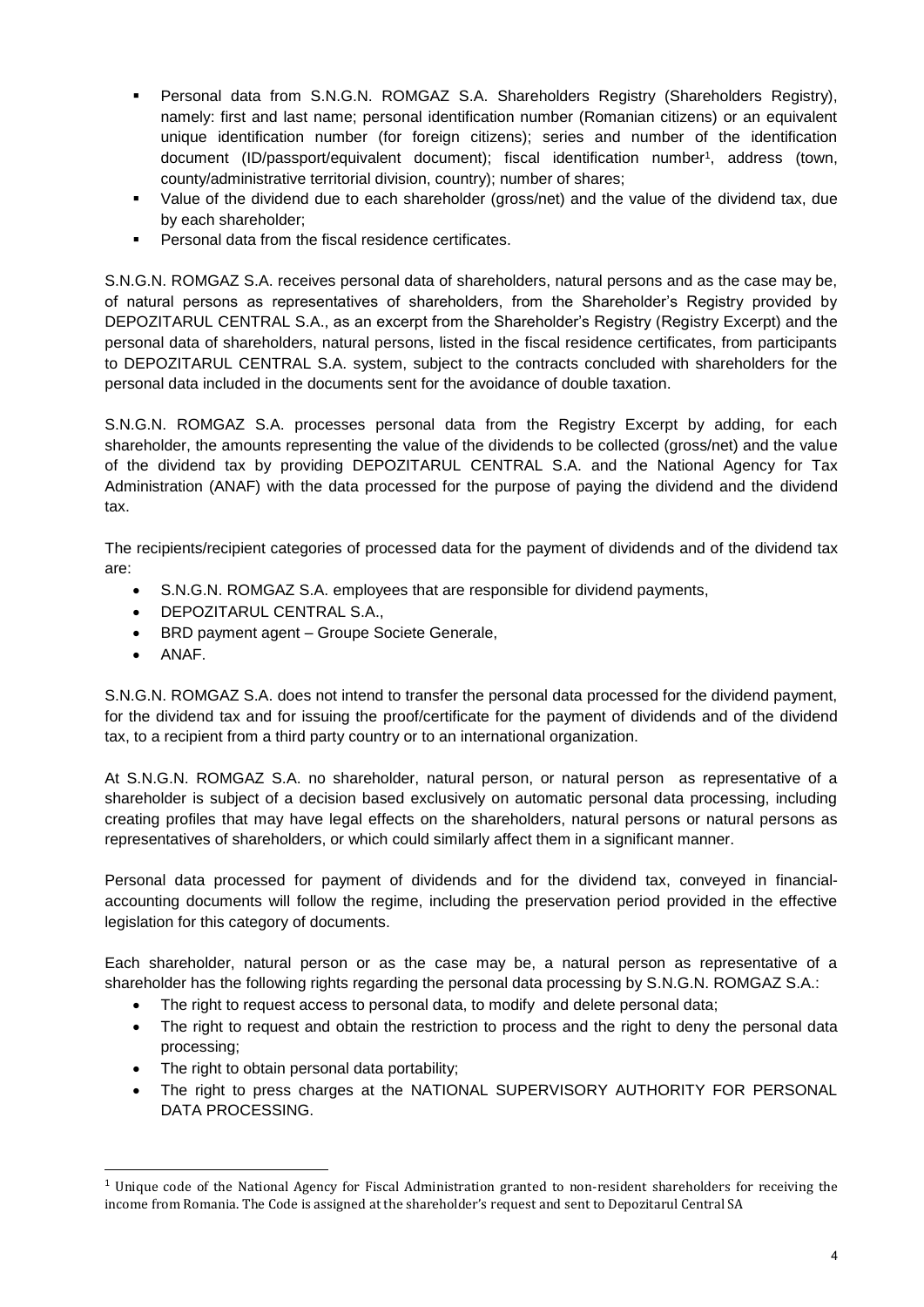Following the analysis of net dividends payment requests submitted to its banking agencies, BRD reserves the right to request additional documents.

Additional information regarding the dividend payment procedure may be requested to BRD at the email address [titluri@brd.ro](mailto:titluri@brd.ro) or by telephone: +40.722.642.649, +40.722.539.829 or +40.726.336.037.

For other queries, please access the website, [www.romgaz.ro](http://www.romgaz.ro/) – *Investors – Romgaz Dividends –* 2020 or contact ROMGAZ by e-mail at *[investor.relations@romgaz.ro](mailto:investor.relations@romgaz.ro)* or by telephone: +40.374.40.1819.

**Chief Executive Officer, Chief Financial Officer, Aristotel Marius JUDE Aristotel Marius JUDE**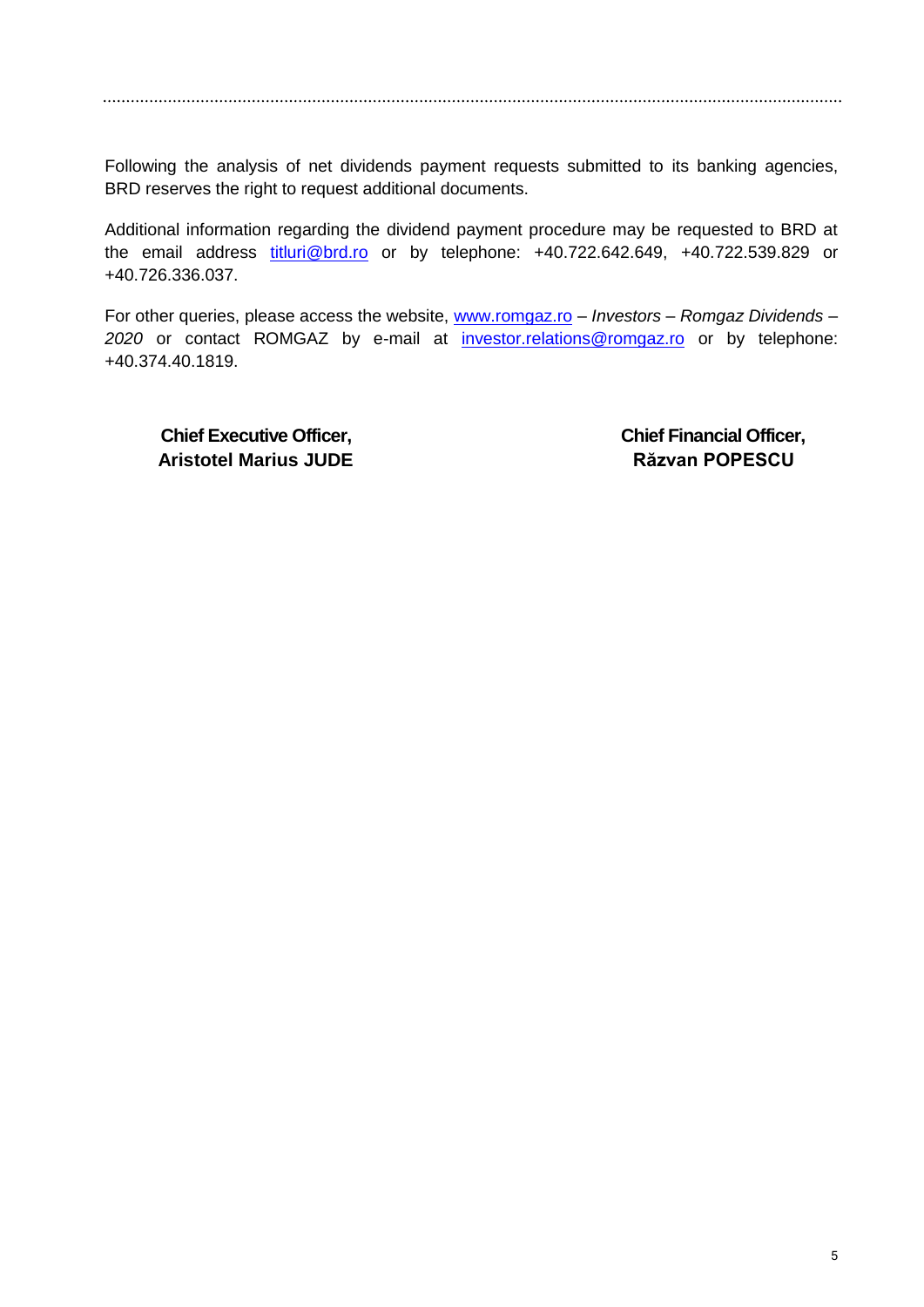# **Payments by Bank Transfer further to Direct Requests Made to Depozitarul Central S.A.**

Shareholders that are not represented by a Participant may exercise the option to request to Depozitarul Central payment of the dividends by bank transfer, sending the *payment option* and the corresponding documents by mail or directly at: **Depozitarul Central S.A. – Bucharest, Bd. Carol I no. 34-36, sector 2**.

This *payment option* is made available by Depozitarul Central in compliance with the capital market legislation and allows cashing any amount owed, directly by transfer in a bank account, disregarding which issuer distributes the amounts. The option involves registering the IBAN code with Depozitarul Central, which may be used to collect more or all of the holdings, and remains valid for future distributions until the shareholder notifies otherwise. The registration of the IBAN by the Depozitarul Central is charged according to the tariff scale charged to the holders of financial instruments and will be borne by each shareholder.

The IBAN code collection form and the list of documents required to be submitted for IBAN registration can be found on Depozitarul Central's web page [\(www.roclear.ro-](http://www.roclear.ro/) *Holders – Services for holders – Dividend payments and other cash payments*) and on Romgaz's web page (www.romgaz.ro - *Investors - Romgaz Dividends - 2020*). Documents must be forwarded to Depozitarul Central at least 5 days before the dividend payment date.

For more details on this payment option, ROMGAZ shareholders are kindly asked to contact Depozitarul Central by e-mail [dividende@depozitarulcentral.ro](mailto:dividende@depozitarulcentral.ro) or by telephone +40.21.408.58.00.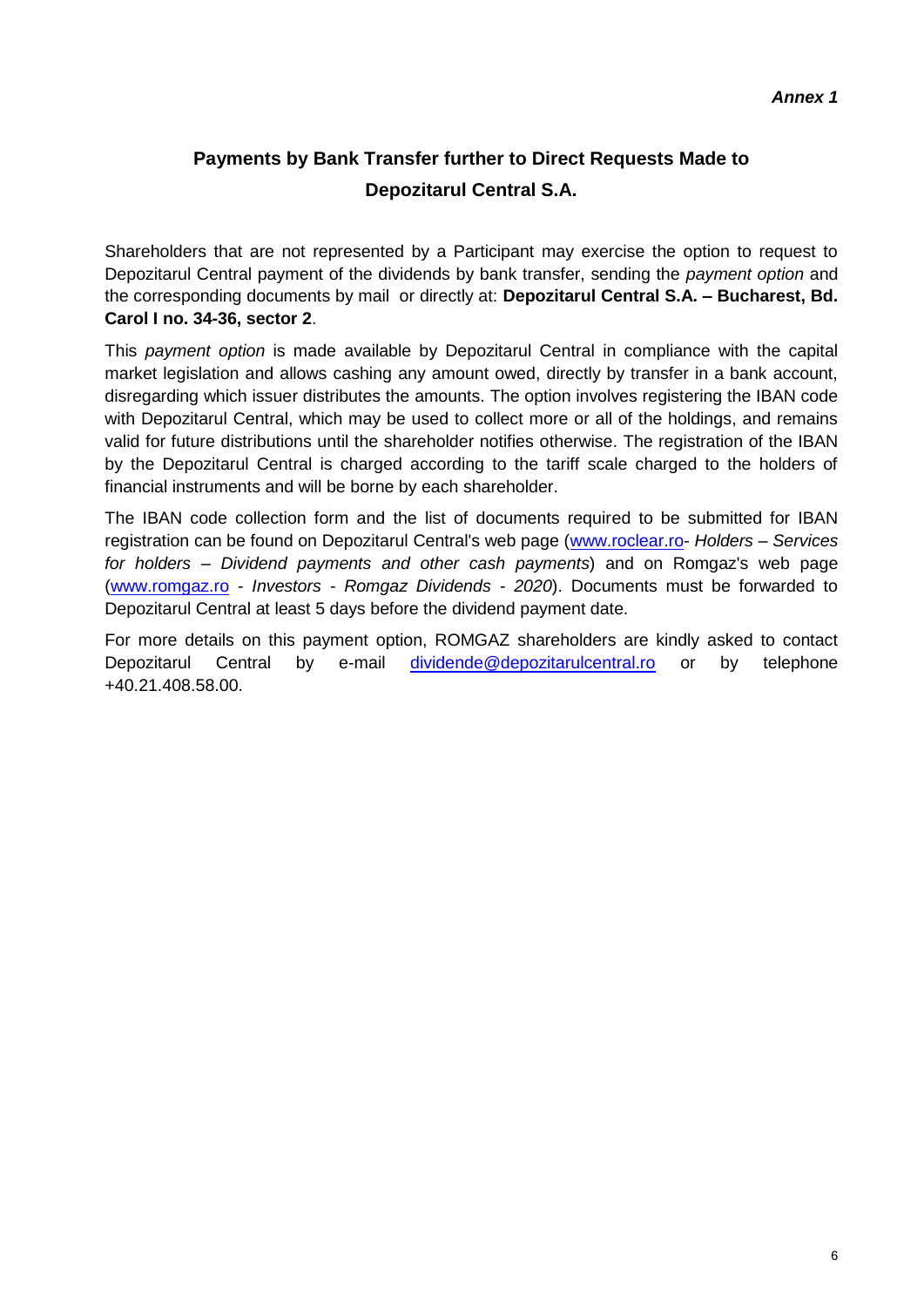# **Payments in Cash or by Bank Transfer Made by the Payment Agent BRD Groupe Societe Generale to INDIVIDUAL SHAREHOLDERS**

Individual shareholders, not represented by participants and who did not request to Depozitarul Central the payment by bank transfer, may request **payment in cash** at any BRD unit in Romania, based on the documents mentioned in this annex.

The BRD units list may be found on BRD's web site, link: <https://www.brd.ro/brdepo> and on ROMGAZ's web site [www.romgaz.ro](http://www.romgaz.ro/) – *Investors – Romgaz Dividends – 2020*.

Individual shareholders, not represented by participants, who did not request to Depozitarul Central the payment by bank transfer and who wish dividend payment by bank transfer, have the possibility to request to BRD **payment by bank transfer**.

Payment by bank transfer requires the filling in of the form *"Payment request by bank transfer form of the net dividends distributed by SNGN ROMGAZ SA - Individuals"*, which must be accompanied by the supporting documents mentioned in this annex.

The Bank transfer request forms for individuals will be available, starting with the date hereof, on ROMGAZ web site [\(www.romgaz.ro](http://www.romgaz.ro/) - *Investors – Romgaz Dividend – 2020*) or can be requested starting with the Payment Date at any BRD unit.

All supporting documents submitted at the bank desks as copies shall be certified for consistency with the original and signed by the shareholder/shareholder's proxy. Additional, BRD shall verify and certify the copies of the documents submitted by shareholders with the original documents brought in by shareholders at BRD units.

The payment application form for net dividends by bank transfer, together with the supporting documents shall be submitted to BRD starting with the Payment Date, June 30, 2021, **directly at BRD desks** or by **mail,** by registered post, to: **BRD – Groupe Societe Generale - Securities Division - City Offices, 4th floor, Oltenitei Street, no. 2, Sector 4, Bucharest, Romania, Postal code 041312.** If **sent by mail**, the requested documents shall be submitted as **notarized copies.**

**The account holder can be only the shareholder or, as the case may be, the shareholder's proxy.**

#### **The documents in a language other than Romanian/English shall be submitted with a notarized Romanian translation, and apostilled, as applicable.**

BRD will make the payment of the net dividend by bank transfer within maximum 2 banking days (or maximum 10 banking days in case of non-residents who submitted tax certificates) from the registration date of the dividend payment request by bank transfer, accompanied by accurate and complete supporting documents. The date of crediting the bank accounts of the shareholders depends on the inter-banking circuit and on the chain of correspondent banks.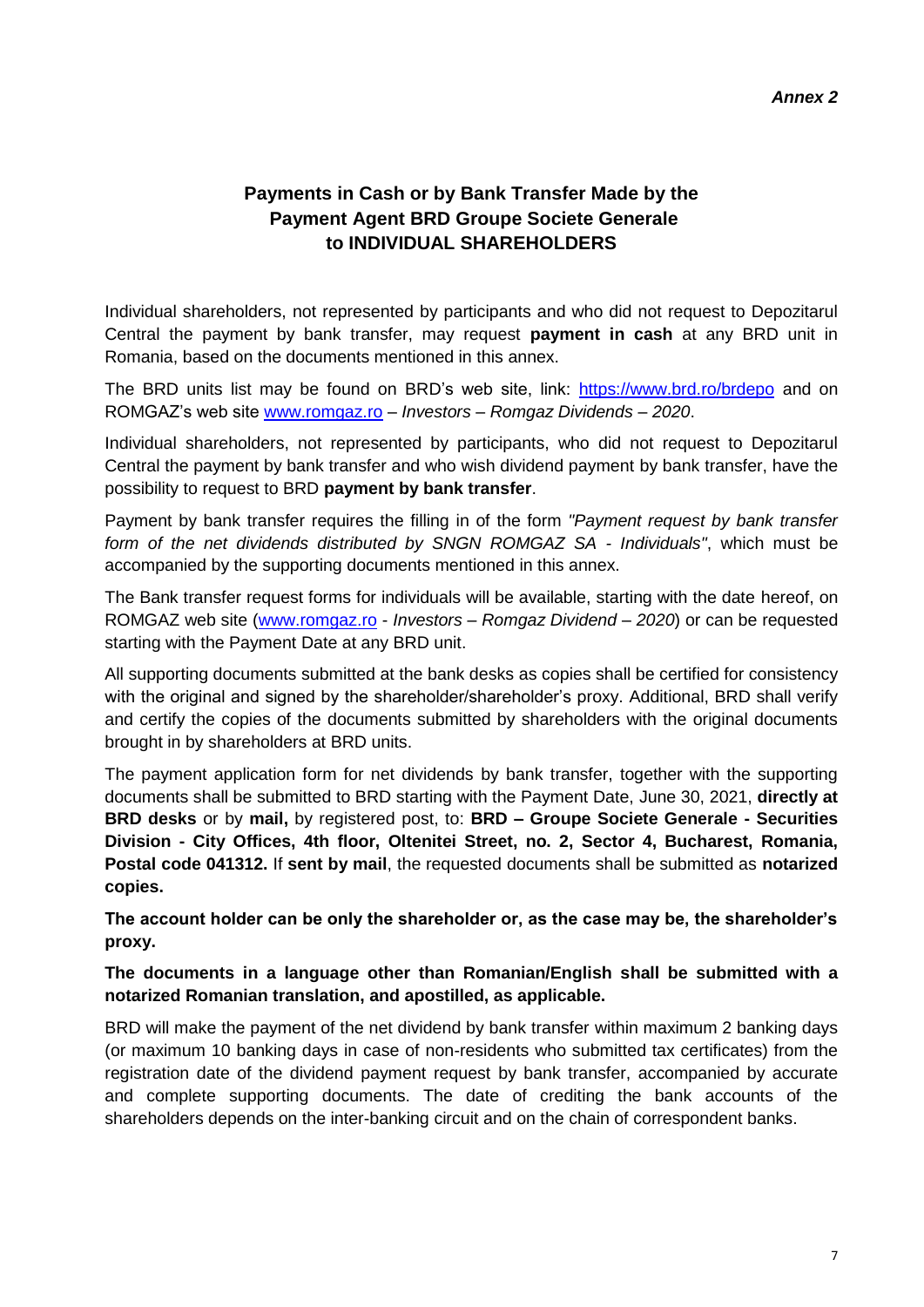#### **List of documents:**

#### **1. FOR INDIVIDUAL SHAREHOLDERS – ON THEIR OWN NAME:**

- **RESIDENT -** The valid identification document containing the personal identification number (PIN);
- **NON-RESIDENT**  The valid identification document/passport containing the identification number.

If the individual shareholder is a minor aged between 14 and 18 who wishes to personally collect the net dividends, the shareholder will submit, in addition to the documents listed above, the consent from their legal representative. If the dividends are collected by the legal representative / legal guardian / trustee, the required documents will be those listed at 2 and 3 below.

#### **2. FOR THE SHAREHOLDERS – INDIVIDUALS UNDER 14 YEARS OLD:**

- the identification document of the legal guardian/parent containing the personal identification number (PIN) + 1 photocopy certified as "true copy" (the photocopy will be retained by the Payment Agent);
- the shareholder's birth certificate bearing the personal identification number (PIN)  $+1$ photocopy certified as "true copy" (the photocopy will be retained by the Payment Agent);
- the legal document establishing the guardianship if the legal guardian is not one of the parents  $+$  1 photocopy certified as "true copy" (the photocopy will be retained by the Payment Agent).

#### **3. FOR THE SHAREHOLDERS – DISABLED PERSONS – THROUGH A CONSERVATOR:**

- the identification document of the conservator bearing the personal identification number  $(PIN) + 1$  photocopy certified as "true copy" (the photocopy will be retained by the Payment Agent);
- the identification document of the shareholder bearing the personal identification number  $(PIN) + 1$  photocopy certified as "true copy" (the photocopy will be retained by the Payment Agent);
- the legal document establishing the conservatorship  $+$  1 photocopy certified as  $\alpha$ true copy" (the photocopy is retained by the Payment Agent).

## **4. FOR INDIVIDUAL SHAREHOLDERS – THROUGH THEIR PROXIES:**

- the special power of attorney notarized, which contains the mandate to receive the dividends, issued by no more than 3 years before the payment date, except where the power of attorney has a duration of more than 3 years and is still valid on the date of payment  $+$  1 photocopy certified as a "true copy" (the photocopy will be retained by the Payment Agent);
- the identification document of the representative bearing the personal identification number (PIN) + 1 photocopy certified as a "true copy" (the photocopy will be retained by the Payment Agent).

**Note 1**: In case of co-owners, the cash payments shall be disbursed provided that all the coowners present themselves at the bank desk, in person or by legal and/or conventional representative.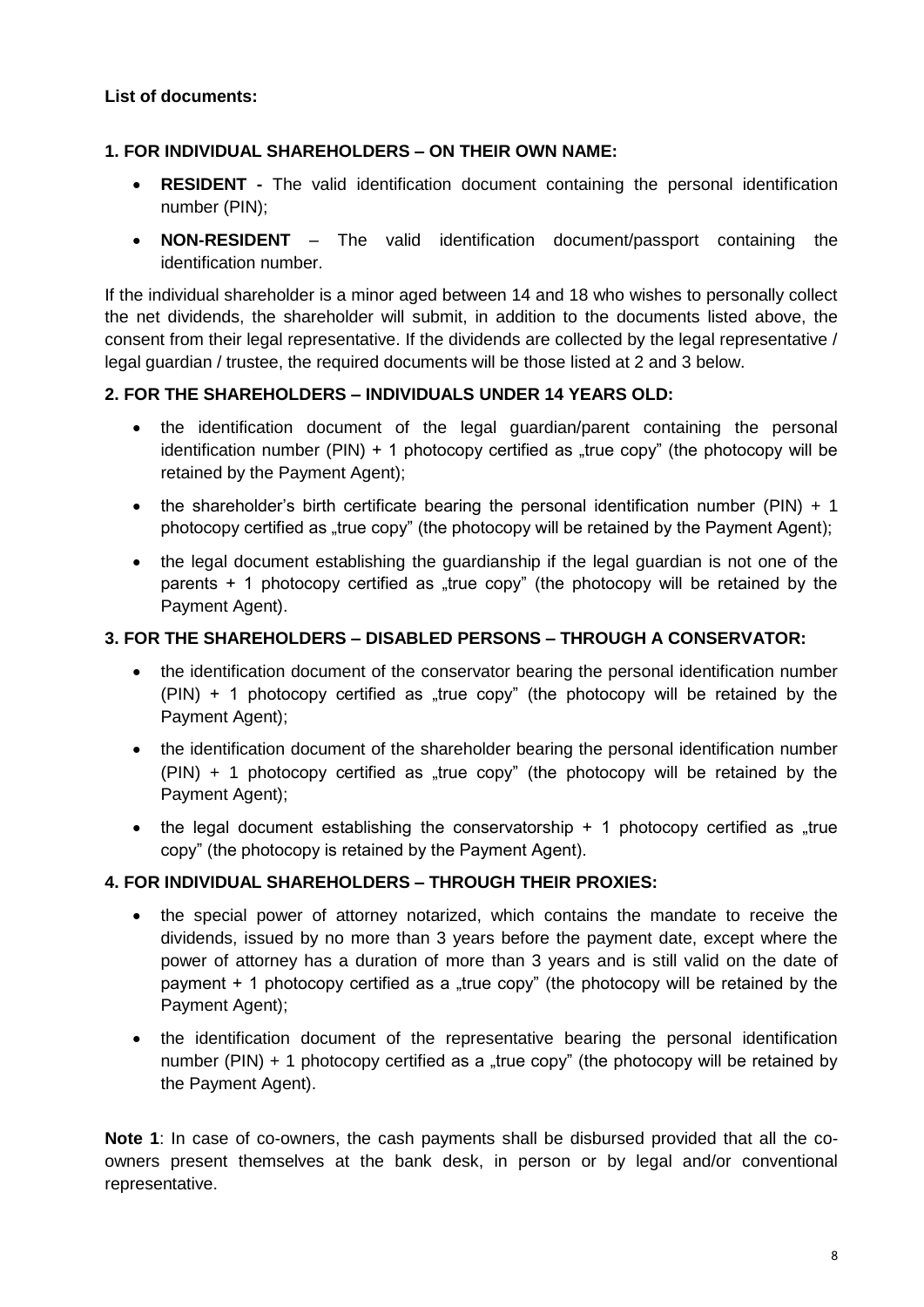**Note 2**: The documents in a foreign language shall be submitted with a **notarized Romanian translation**, and documents in a foreign language issued by a foreign authority shall be apostilled, as applicable.

**Note 3**: The Payment Agent shall make the payments within the limits established by applicable law.

**Note 4: In case of payments by bank transfer to banks other than BRD**, **attach to the documents above a statement of account certified** by the bank where the dividends transfer is requested, or a supporting document issued by the bank, indicating the holder of the bank account mentioned above. **The account holder can be only the shareholder or, as the case may be, the shareholder's proxy.**

## **Special circumstances**:

**No payments of dividends shall be made at BRD desks in the following situations:**

- to shareholders whose PIN from the documents presented at the cash desk is not the same with the PIN stipulated in the Payment Agent's registry, as received from Depozitarul Central. Such persons shall be directed to Depozitarul Central to update the identification data. Details on how to update the personal identification data can be found on Depozitarul Central internet page at the following web site [www.roclear.ro](http://www.roclear.ro/) - *Holders – Services for holders*;
- to the shareholders' heirs based on submitted documents (ex. heir certificate, other documents). They shall be directed to Depozitarul Central to update the registration of the property transfer. Payment shall be made after updating the Payment Agent's registry, further to the request of Depozitarul Central.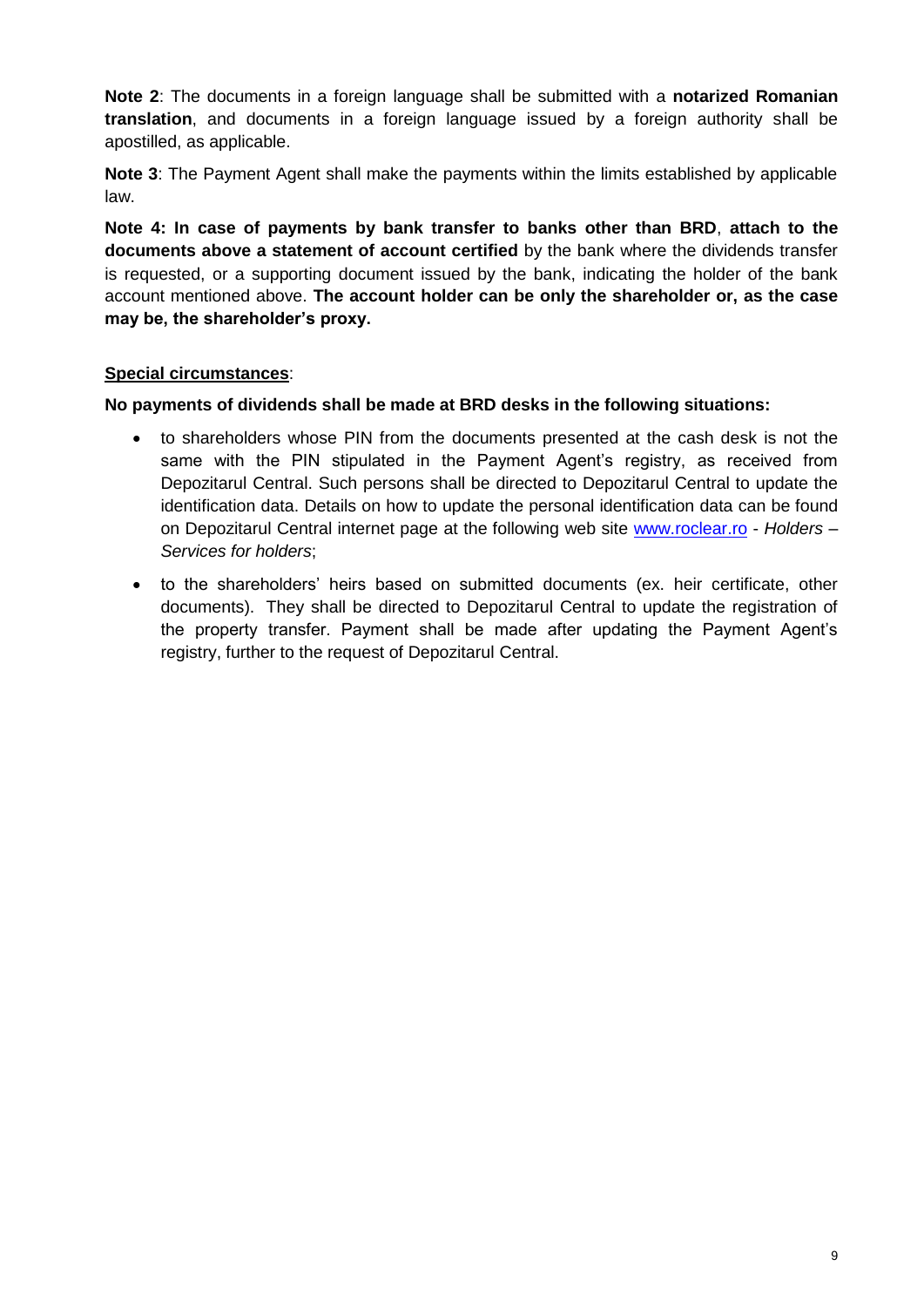# **Payments by Bank Transfer Made by the Payment Agent BRD Groupe Societe Generale to SHAREHOLDERS – LEGAL ENTITIES**

Legal entities/other entities shareholders, not represented by participants, who did not request to Depozitarul Central the payment by bank transfer and who wish dividend payment by bank transfer, have the possibility to request to BRD **payment by bank transfer**.

Payment by bank transfer requires the filling in of the form *"Payment request by bank transfer form of the net dividends distributed by SNGN ROMGAZ SA – Legal persons / other entities"*, which must be accompanied by the supporting documents mentioned in this annex.

The Bank transfer request forms for legal entities/other entities will be available, on ROMGAZ web site [\(www.romgaz.ro](http://www.romgaz.ro/) - *Investors – Romgaz Dividends – 2020*) or can be requested starting with the Payment Date at any BRD unit.

All supporting documents submitted at the bank desks as copies shall be certified for consistency with the original and signed by the shareholder/shareholder's proxy. Additional, BRD shall verify and certify the copies of the documents submitted by shareholders with the original documents brought in by shareholders at BRD units.

The payment application form for net dividends by bank transfer, together with the supporting documents shall be submitted to BRD starting with the Payment Date, June 30, 2021, **directly at BRD desks** or by **mail,** by registered post, to: **BRD – Groupe Societe Generale - Securities Division - City Offices, 4th floor, Oltenitei Street, no. 2, Sector 4, Bucharest, Romania, Postal code 041312.** If **sent by mail**, the requested documents shall be submitted as **notarized copies,** except for the Ascertaining Certificate issued by the Trade Registry/equivalent document issued by the competent authority attesting the quality as legal representative, which can be submitted in original or copy.

#### **The account holder can be only the shareholder or, as the case may be, the shareholder's proxy.**

**The documents in a language other than Romanian/English shall be submitted with a notarized Romanian translation, and apostilled, as applicable (**except for the Ascertaining Certificate issued by the Trade Registry/equivalent document issued by the competent authority attesting the quality as legal representative, which can be submitted in notarized English translation**).**

BRD will make the payment of the net dividends by bank transfer in maximum 2 banking days (or maximum 10 banking days in case of non-residents who submitted tax certificates) from the registration of the dividend payment request by bank transfer, accompanied by accurate and complete supporting documents. The date of crediting the bank accounts of the shareholders depends on the inter-banking circuit and on the chain of correspondent banks.

#### **List of documents:**

 the incorporation/registration certificate of the legal person/entity with the Trade Register/another equivalent document certifying the registration of the legal person/entity with the relevant authority  $+ 1$  photocopy certified as "true copy" retained by the Payment Agent;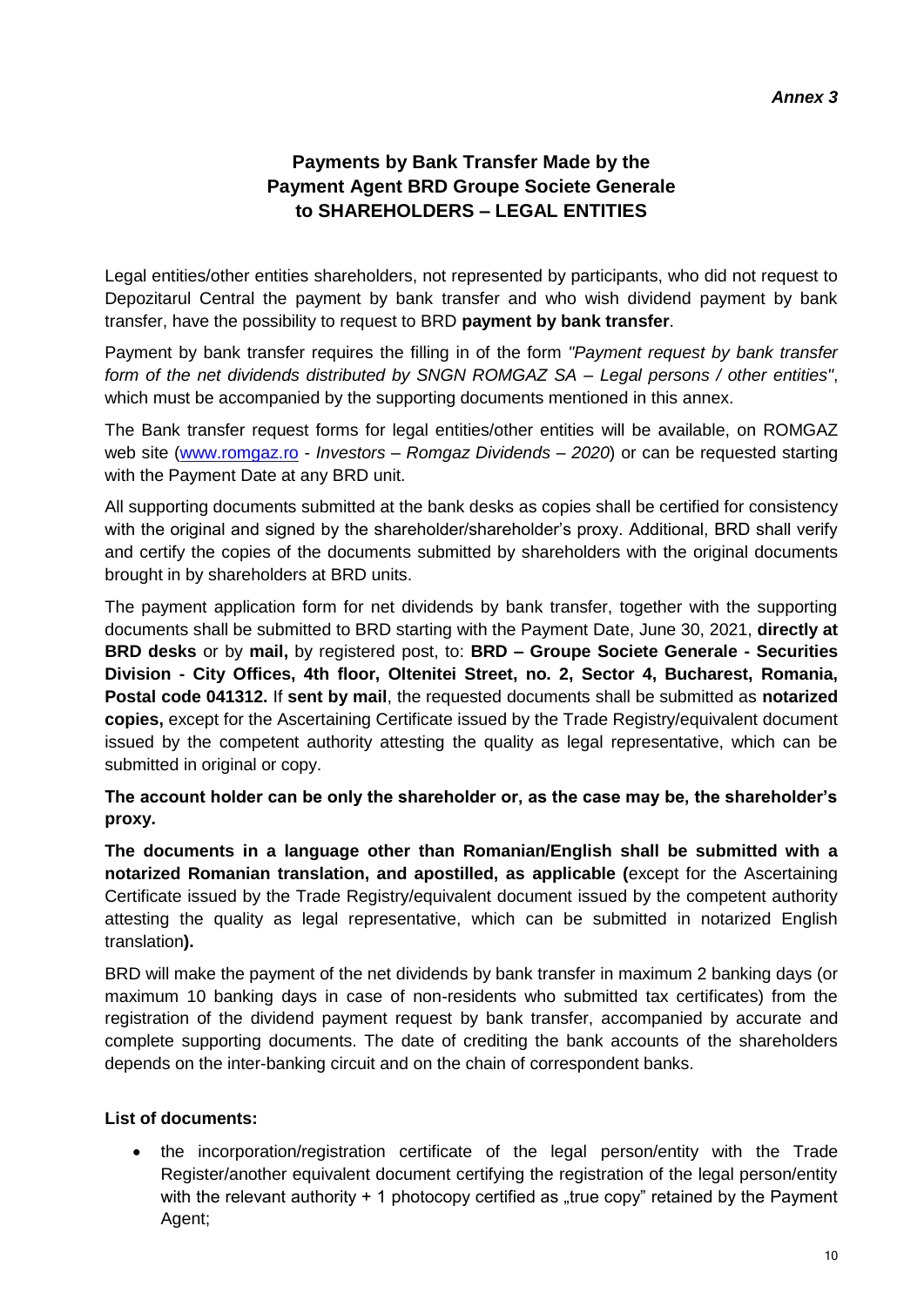- the identification documents of the legal representative or of the proxy, as applicable;
- the Ascertaining Certificate issued by the Trade Registry/ equivalent document issued by the competent authority, no older than 30 days, mentioning the legal representative of the company + 1 photocopy retained by the Payment Agent;
- the power of attorney in original or a notarized copy (the power of attorney will be retained by the Payment Agent), if applicable.

**In case of payments by bank transfer to banks other than BRD**, **attached to the documents above will be a statement of account certified** by the bank where the dividends transfer is requested, or a supporting document issued by the bank, indicating the holder of the bank account mentioned above. **The account holder can be only the shareholder or, as the case may be, the shareholder's proxy.**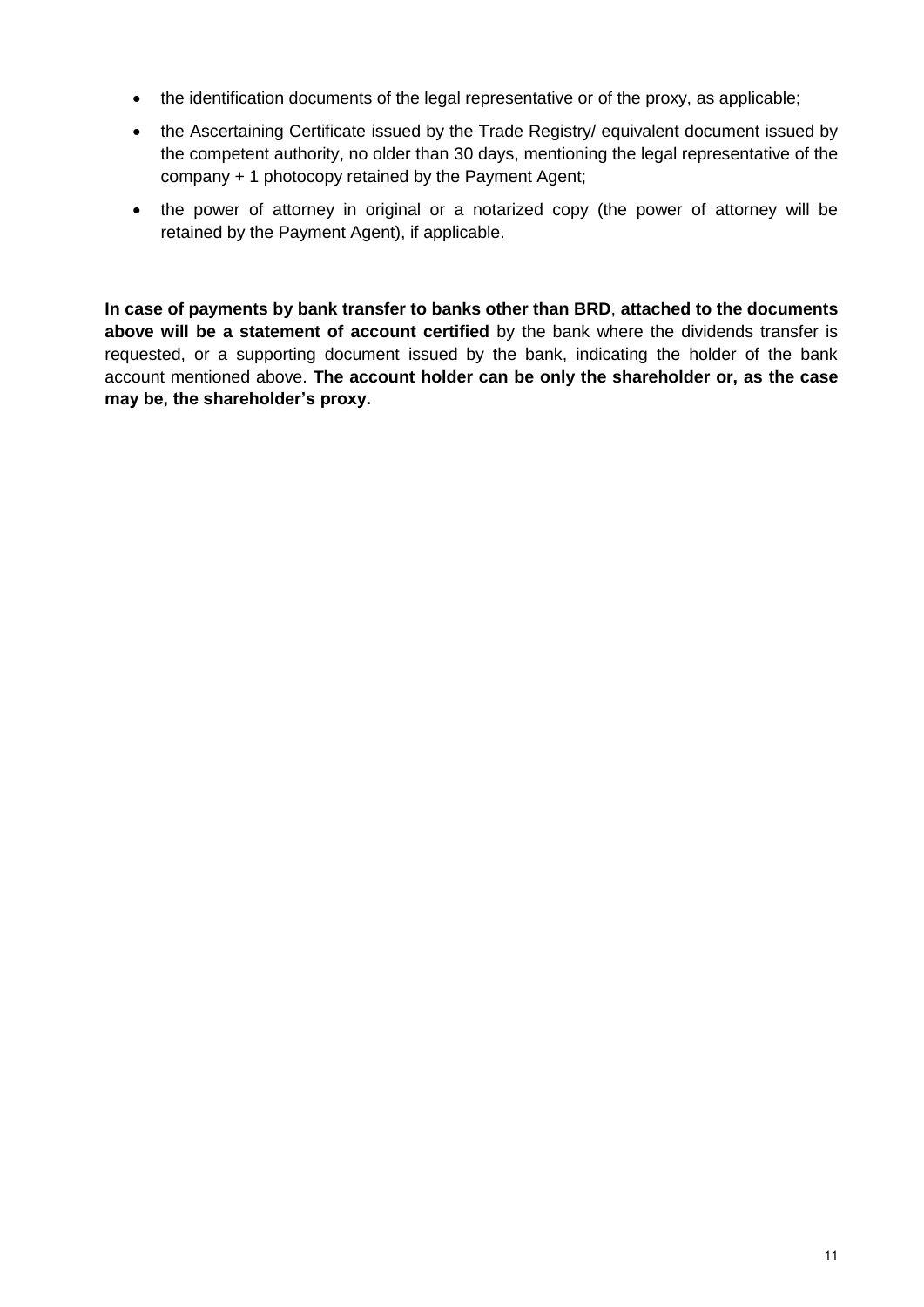# **List of documents for RESIDENT INVESTMENT FUNDS (WITHOUT LEGAL PERSONALITY)**

For tax exemption on dividends, in compliance to Fiscal Code provisions, **RESIDENT INVESTMENT FUNDS (WITHOUT LEGAL PERSONALITY)** must submit the following documents:

 A **statement signed by the legal representative/authorized person representing the investment fund**, attesting that it is an closed/open investment without legal personality.

Also, the statement must include all relevant information necessary to identify the investment fund, at least the following:

- the fund identification data (sole identification/registration code and full name of the investment fund, as they are mentioned in the Shareholders Registry kept by Depozitarul Central),
- the authorization decision,
- the registration number in the Register of Financial Instruments and Investments,
- the number and the date of Financial Supervisory Authority notification and its validity;
- **Copy of the valid identification document of the legal representative/authorized person to represent the fund**, certified as a "true copy" by the holder - namely ID with the personal identification number (PIN) for Romanian citizens or passport with identification number for foreign citizens;
- Ascertaining Certificate, within its validity (30 days), in original or certified as a "true copy", attesting the position of the person signing the declaration of legal representative/authorized person representing the fund;
- **Copy of the certificate issued by the Financial Supervisory Authority** (FSA former National Securities Commission), in which the **FSA Financial Instruments and Investments Registry** number can be found.

Note: In case of an asset management company managing several investment funds, only one statement will be submitted and one copy of the asset management company's documents, accompanied by a list of the investment funds managed by the asset management company and all of the funds' documents.

Shareholders should send the documents, directly or through a Participant, by **mail***,* by registered post, to **S.N.G.N. ROMGAZ S.A. headquarters in Medias, 4 C.I. Motas Square, Sibiu County, Postal code 551130, Romania - attn. Capital Market Department** or throughout **e-mail**, with **extended incorporated electronic signature** acc. to Law no. 455/2001 regarding electronic signature, using the following e-mail address [investor.relations@romgaz.ro.](mailto:investor.relations@romgaz.ro) In this case, both the e-mail and the enclosed documents will be signed electronically.

Documents must be submitted **until June 18, 2021** (documents receipt date at ROMGAZ headquarters) for the dividends payment with tax exemption on the **Payment Date, June 30, 2021**. If the documents are not correct and complete, ROMGAZ will hold the applicable dividend tax out of the gross dividend according to the Romanian law (5%).

In case the documents are submitted **after June 18, 2021**, ROMGAZ will pay the withheld tax after the Payment Date.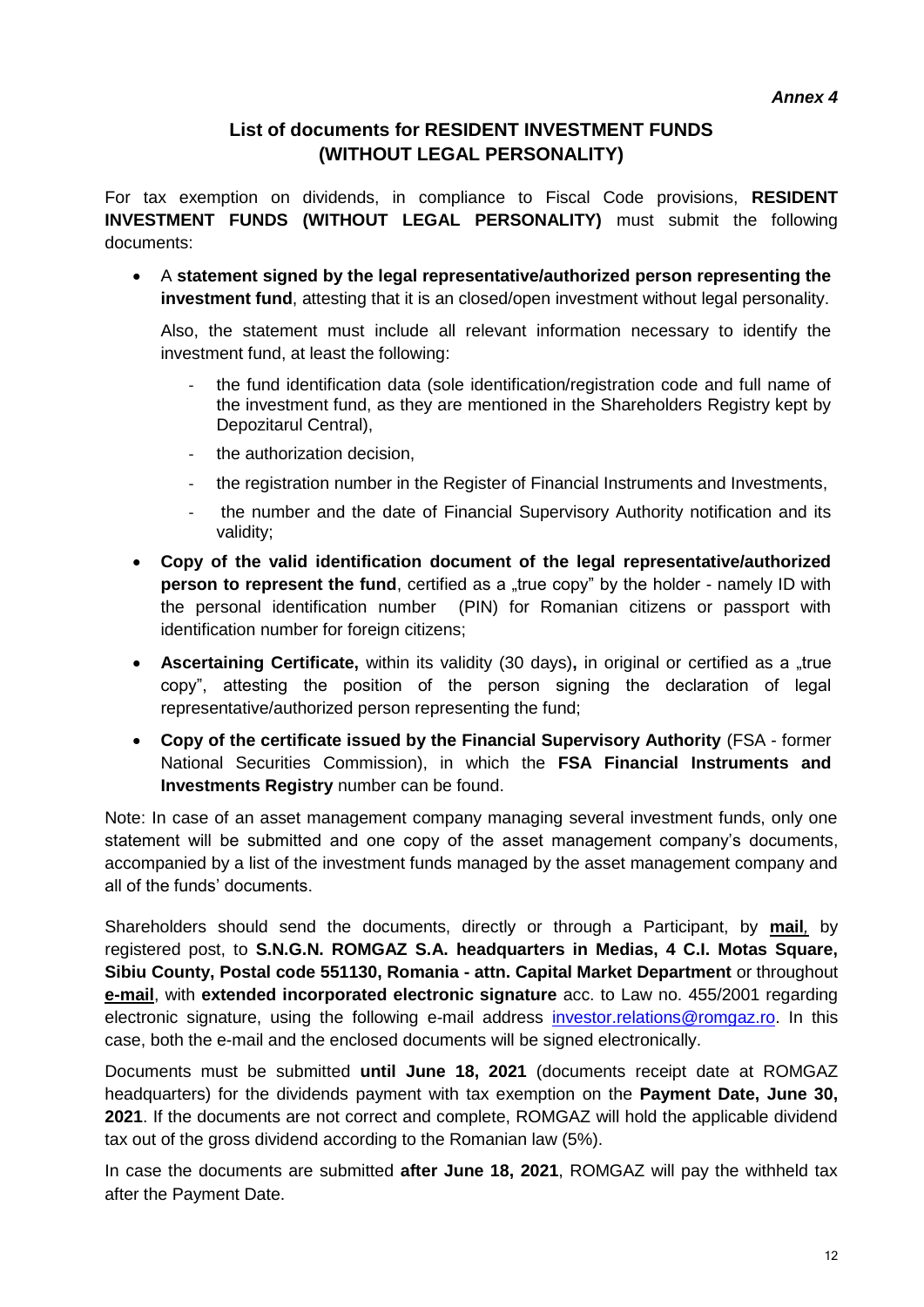# **List of documents for PENSION FUNDS**

For tax exemption on dividends, in compliance with the Fiscal Code provisions, **FISCALY RESIDENT PENSION FUNDS** must submit the following documents:

- A **statement signed by the legal representative/authorized person representing the management company managing the fund**, attesting that the authorization of the management company managing the fund and the authorization of the pension fund are valid on the Payment Date;
- **Copy of the valid identity documents of the legal representative of the pension**  fund management company, certified as a "true copy" by the holder - namely ID with the personal identification number (PIN) for Romanian citizens or passport with identification number for foreign citizens;
- **Ascertaining Certificate,** within its validity (30 days), in original or certified as a "true copy", attesting the position of the person signing the declaration of legal representative/ authorized person representing the management company;
- **Copy of the decision of the regulatory authority** attesting the authorization of the pension fund;
- For pension funds having an account opened at a Participant/Intermediary, **a statement signed by the Participant,** attesting the following:
	- the fact that the pension fund is a client of the above;
	- the pension fund identification data, respectively identification/registration code and full name of the fund, as they are mentioned in S.N.G.N. Romgaz S.A. Shareholders Registry kept by Depozitarul Central;
	- the registration code in the Commission Registry, number and date of the authorization decision.

Note: In case of a management company managing several pension funds, only one statement will be submitted and one copy of the management company's documents, accompanied by a list of the pension funds managed by the management company and all of the funds' documents.

Also**, PENSION FUNDS WITH TAX RESIDENCE OUTSIDE ROMANIA,** as they are defined under the law of the European Union member state or of one of the EFTA states under the condition of the existence of a legal instrument based on which the information trade can be made**,** are exempt from tax for the incomes gained in Romania. In this regard, they must submit the following documents:

- The **tax residence certificate** (**in original/notarized copy, apostilled**, if applicable) and the **notarized translation into Romanian**;
- A **statement of the legal representative of the management company,** attesting the validity of the authorization of the management company and of the pension fund at the payment date, if they represent pension funds as they are defined under the law of the European Union member state or of one of the EFTA states, and, if available, information regarding the official website of the regulatory authority from the country of origin, where the statute as pension fund could be verified;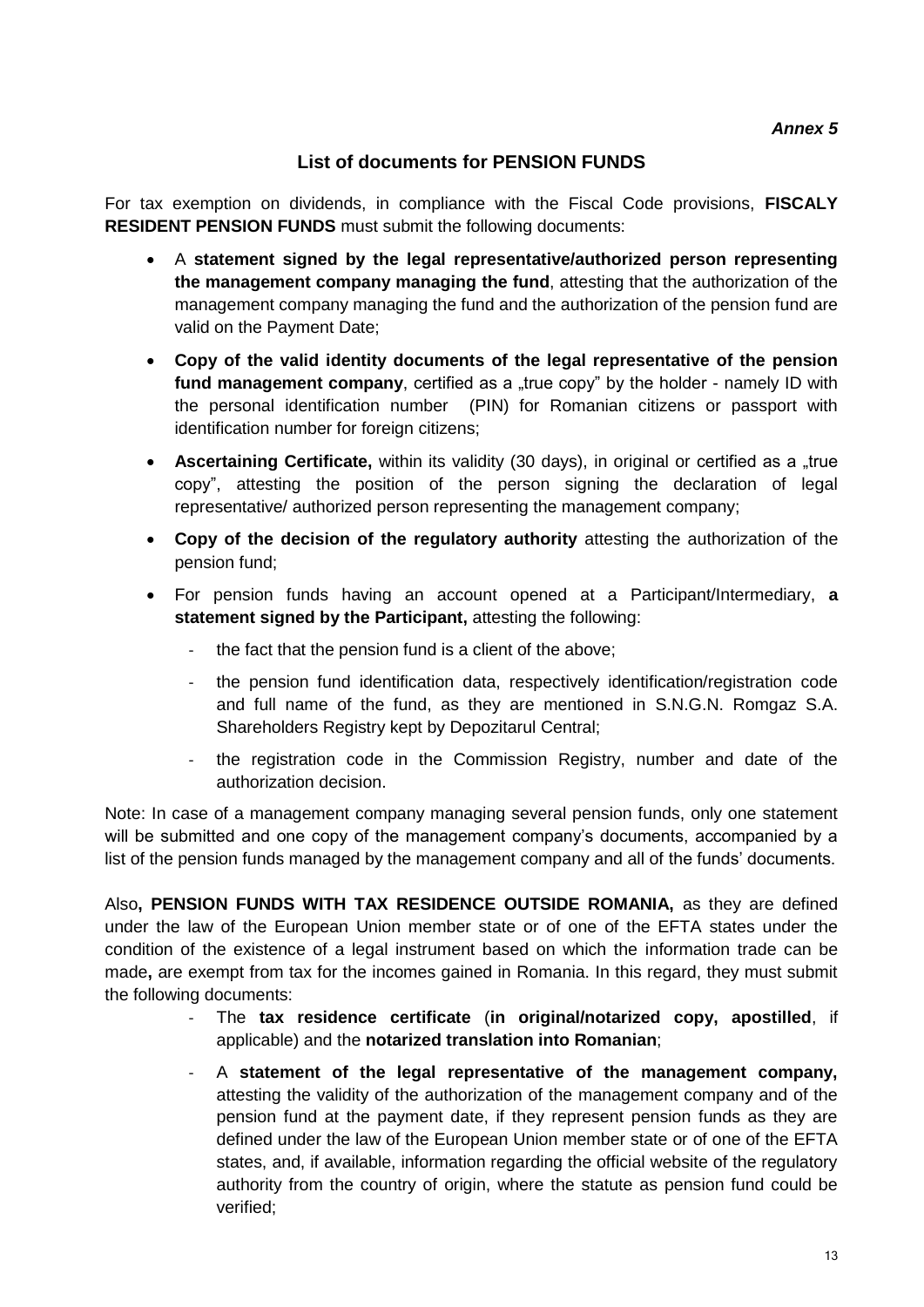- **Copy of the valid identity document of the legal representative of the management company managing the fund**, certified as a "true copy" by the holder.

Shareholders should send the documents, directly or through a Participant, **by mail**, by registered post, to **S.N.G.N. ROMGAZ S.A. headquarters in Medias, 4 C.I. Motas Square, Sibiu County, Postal code 551130, Romania - attn. Capital Market Department**. or throughout **e-mail**, with **extended incorporated electronic signature** acc. to Law no. 455/2001 regarding electronic signature, using the following e-mail address [investor.relations@romgaz.ro.](mailto:investor.relations@romgaz.ro) In this case, both the e-mail and the enclosed documents will be signed electronically.

**The tax residency certificates submitted by non-resident shareholders must meet the following requirements:**

- **to be issued in the year in which the application of double taxation treaties is requested;**
- to be valid for the year in which the dividends were paid.

The **tax residence certificate** (**in original/notarized copy, apostilled**, if applicable) and the **notarized translation into Romanian will be sent by post at the address mentioned above.**

Documents must be submitted **until June 18, 2021** (documents receipt date at ROMGAZ headquarters) for the dividends payment with tax exemption on the **Payment Date, June 30, 2021**. If the documents are not correct and complete, ROMGAZ will hold the applicable dividend tax out of the gross dividend according to the Romanian law (5%).

In case the documents are submitted **after June 18, 2021**, ROMGAZ will pay the withheld tax after the Payment Date.